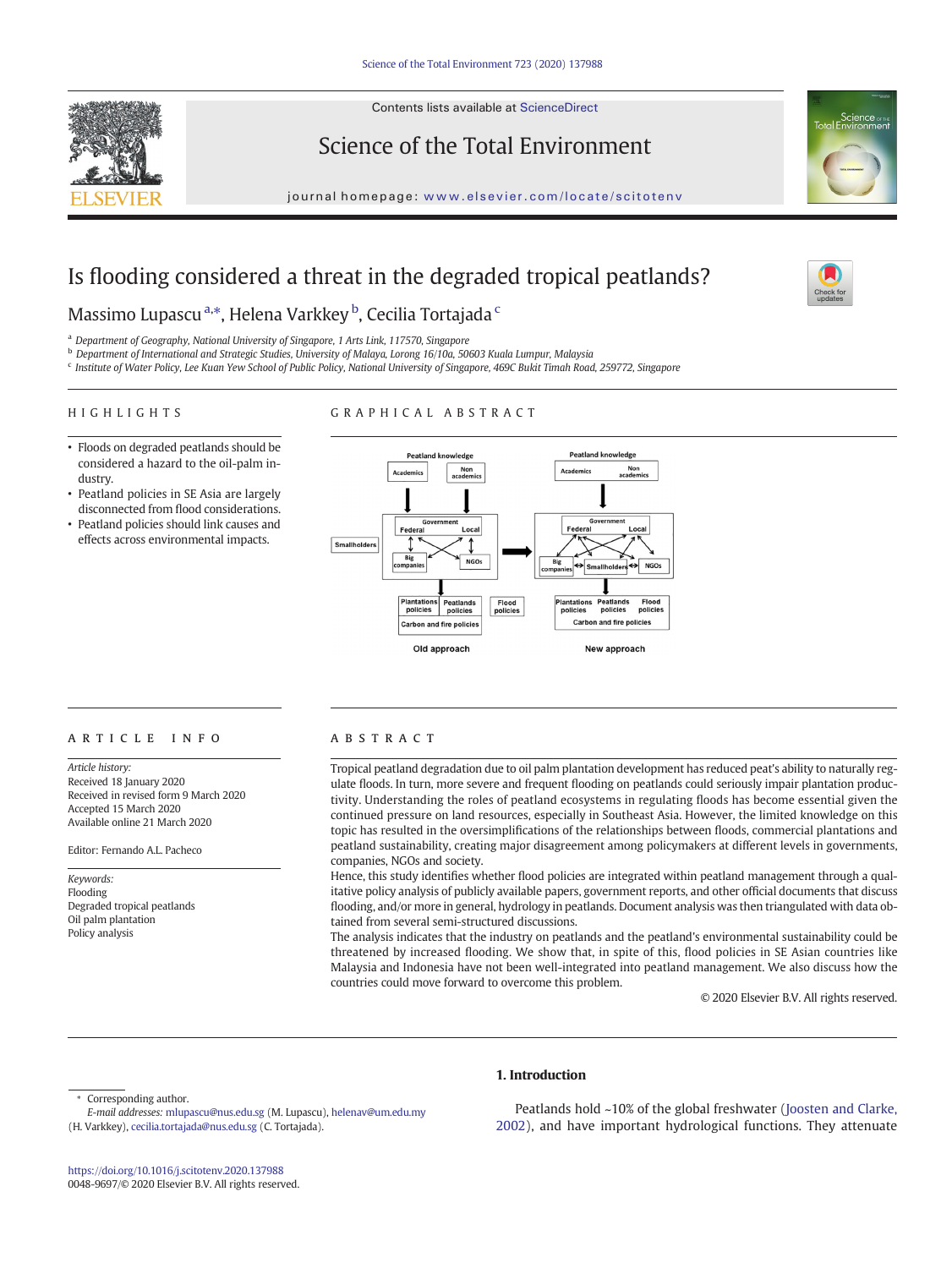flooding in nearby areas, store water during high-precipitation events [\(Acreman and Holden, 2013](#page-7-0); [Gao et al., 2016](#page-8-0)), contribute to river base flows ([Bourgault et al., 2014;](#page-7-0) [Hooijer, 2005\)](#page-8-0), maintain groundwater levels in superficial aquifers [\(Hooijer, 2005\)](#page-8-0), provides 3.83% of all potable water stored in reservoirs ([Xu et al., 2018\)](#page-9-0), and buffers against saltwater intrusion ([Hooijer et al., 2012a, 2012b;](#page-8-0) [Silvius et al., 2000](#page-8-0)). Peatland degradation in the tropics, especially due to plantation development, has impaired the peat's ability to naturally regulate floods [\(Hooijer et al., 2015a](#page-8-0); [Sumarga et al., 2016\)](#page-9-0).

Tropical peatlands cover an area  $441,025$  km<sup>2</sup> (~11% of global peatland area) of which  $247,778 \text{ km}^2$  (56%) is in Southeast Asia, with Indonesia and Malaysia having the largest areas ([Page et al., 2011](#page-8-0)). The pressure of economic development has caused large swathes of these peatland forests to be opened-up for plantation industries. In 1990, 76% of SE Asia's peatlands were still covered by forest, with only 11% converted into industrial plantations and smallholder use. However, by 2015, just 29% of the forest remained, and 50% had been converted to plantations (mainly oil palm, OP) and smallholder agriculture ([Miettinen et al., 2016](#page-8-0)).

Even though these industries are important contributors to the countries' GDP (Table 1) and also engines of rural and industrial development, their effects have been negative through biodiversity losses driven by deforestation ([Giam et al., 2012;](#page-8-0) [Koh et al., 2011;](#page-8-0) [Posa et al.,](#page-8-0) [2011](#page-8-0)), carbon loss via oxidation, dissolution and fire ([Carlson et al.,](#page-7-0) [2017](#page-7-0); [Couwenberg et al., 2010](#page-8-0); [Hirano et al., 2012;](#page-8-0) [Warren et al.,](#page-9-0) [2017\)](#page-9-0). Furthermore, transboundary haze produced by peat fires has impacts on human health, regional economies and ecosystems [\(Chisholm](#page-7-0) [et al., 2015](#page-7-0); [Jaafar and Loh, 2014](#page-8-0); [Marlier et al., 2013;](#page-8-0) [Stockwell et al.,](#page-8-0) [2016\)](#page-8-0).

Partly in response to the rapid development and its related negative impacts, scientists over the last few decades have focused on the importance of peatland from several aspects: ecosystems as carbon sinks [\(Hergoualc'H and Verchot, 2011](#page-8-0); [Lawson et al., 2015;](#page-8-0) [Page et al.,](#page-8-0) [2011\)](#page-8-0) and how degradation of these ecosystems (especially via fires) increase carbon emissions [\(Page et al., 2002;](#page-8-0) [Parker et al., 2016](#page-8-0)), contributing to climate change and haze ([Varkkey, 2016](#page-9-0)). From a policy point of view, peatland-management policies in SE Asian countries are rather limited as they give significant importance to economic development, and mostly focus on fires and climate change mitigation strategies.

In natural conditions, tropical peatlands are permanently waterlogged. Their conversion to agricultural use requires drainage to increase soil aeration essential for crop production ([Comte et al., 2012](#page-7-0)). However, draining drastically changes peatland hydrology, leading inevitably to peat loss through subsidence and oxidation, and thus reducing the peatland's water-storage capacity ([Rieley, 2007](#page-8-0); [Ritzema, 2007\)](#page-8-0).

Different studies corroborate that subsidence rates in drained tropical peatlands in Malaysia and Indonesia are at about 5 cm per year [\(Andriesse, 1988;](#page-7-0) [Couwenberg and Hooijer, 2013](#page-7-0); [DID, 2001](#page-8-0); [Hooijer](#page-8-0) [et al., 2012a, 2012b;](#page-8-0) [Wösten et al., 1997](#page-9-0)). Consolidation and compaction are the major contributors to subsidence only in the first years after

Importance of the oil palm industry in Malaysia and Indonesia.

| Criteria                                   | Malaysia                                       | Indonesia |
|--------------------------------------------|------------------------------------------------|-----------|
| Mha planted with oil palm                  | 5.2                                            | 12.3      |
| % on peat                                  | 13%                                            | 25%       |
| % world production                         | 41                                             | 46        |
| $%$ GDP                                    | $5 - 6$                                        | 7         |
| % working population employed<br>in sector | 12.2                                           | 34.3      |
| % smallholders                             | 39                                             | 45        |
| Future expansion plans                     | 5.6Mha, mostly in coastal Sarawak<br>peatlands | 15 Mha    |

Source: [World Bank, 2014.](#page-9-0) World Bank Development Indicators.

drainage; after that, the main reason is biological oxidation [\(Andriesse, 1988](#page-7-0); [Wösten et al., 1997;](#page-9-0) [Hooijer et al., 2012a, 2012b](#page-8-0)). Peat loss through oxidation in drained peatland occurs due to lower water table that introduces oxygen into soil. This creates an aerobic environment, which stimulate increased microbial activity that decomposes peat [\(Hooijer et al., 2012a, 2012b\)](#page-8-0). There is no evidence of a significant slowdown in subsidence rates on the long-term after the first few years, until peat is depleted or mineral content layers are reached [\(Hooijer et al., 2012a, 2012b](#page-8-0); [Stephens et al., 1984](#page-8-0)).

Along with the loss of carbon, a major consequence of land subsidence is that drained peatlands can often lower to levels where they become vulnerable to flooding. These events can start well before the peat surface is near river or sea levels, when surface gradients from the peatland towards natural rivers are reduced to the level where additional rainwater can no longer be removed by gravity drainage [\(Hooijer et al., 2012a, 2012b;](#page-8-0) [Hooijer et al., 2015b\)](#page-8-0). While it is technically feasible to pump excess water out of the plantations once gravity drainage is not possible, it is highly costly ([Lim et al., 2012;](#page-8-0) [Roggeri,](#page-8-0) [1995\)](#page-8-0).

With subsidence, another factor that can increase flooding risk is changes in evapotranspiration rates. This is especially true in young OP that show the lowest values compared to undisturbed forest, due to less water demand by the plant. This leads to higher peat water content, and consequently higher chance of flooding during heavy-rainfall events [\(Comte et al., 2012](#page-7-0); [Manoli et al., 2018](#page-8-0)) [\(Fig. 1](#page-2-0)).

Recent model simulation for the Kampar Peninsula in Riau, Indonesia ([Hooijer et al., 2015a\)](#page-8-0) showed that already in 2014, 31% of the total peatland area of Acacia plantations affected by poor drainage had either flooding or drainability problems. In the next 25 years, this number could increase by 32–71%, depending on different drainability scenarios. Similarly, in Kalimantan in the Mega Rice Project, nearpermanent drainage problems are expected to start for small areas in 25 years, whereas in 100 years' time some 46% of the peat area will be subject to near-permanent flooding [\(Sumarga et al., 2016](#page-9-0)). In the Rajang Delta in Sarawak, data showed that ~30% of the peatland area had already high-flood risk in 2009. A 'conservative impact' scenario, assuming no further oil palm expansion beyond 2014 in the area, showed that the flooded areas will increase to 41.9% by 2034, 56% by 2059 and 82% by 2109 ([Hooijer et al., 2015b](#page-8-0)).

Unregulated flooding may not only affect negatively plantations but also villages close to the plantation areas, especially during the wet season [\(Wells et al., 2016](#page-9-0)). As water flows directly into the drainage ditches and then out of the peatland, the quantity of water is larger in drained peatlands compared to intact ones ([Adnan and Atkinson, 2011](#page-7-0); [Katimon et al., 2013](#page-8-0)) [\(Fig. 1](#page-2-0)). Surveys of 364 villages conducted in Indonesian Borneo in 2009 and 2012, showed that over the past 30 years, the probability of floods was higher in villages near watersheds with more extensive OP plantations and mines, compared to forested ones ([Wells et al., 2016\)](#page-9-0). This is the contrary during the dry season, when the streamflow is lower and drainage canals are closed by the companies resulting in water scarcity and quality problems in some villages ([Merten et al., 2016\)](#page-8-0).

Residents living in villages near from plantation areas are usually involved in smallholder activities on peat and are the main workforce for the commercial plantations.

Based on these findings, it is evident that exacerbated flooding on the plantations in these countries can cause OP production losses and reduce the long-term sustainability of the industry. Prolonged waterlogged soil conditions can lead to oxygen and nutrient deficits for the plants causing lower yields, and prolonged inundation lead tree death [\(Abram et al., 2014\)](#page-7-0).

Increased flooding has negatively affected plantations in Malaysia. In two OP plantations located in the Kedah state, a 7-day flood in 2003 at 25 cm led to an annual productivity loss of 20% ([Ahamad et al., 2009](#page-7-0)). In Johor, during a flood event in 2008, a loss of about 30% was reported [\(Sabari et al., 2014](#page-8-0)). In West Kalimantan, Indonesia, [Sumarga et al.](#page-9-0)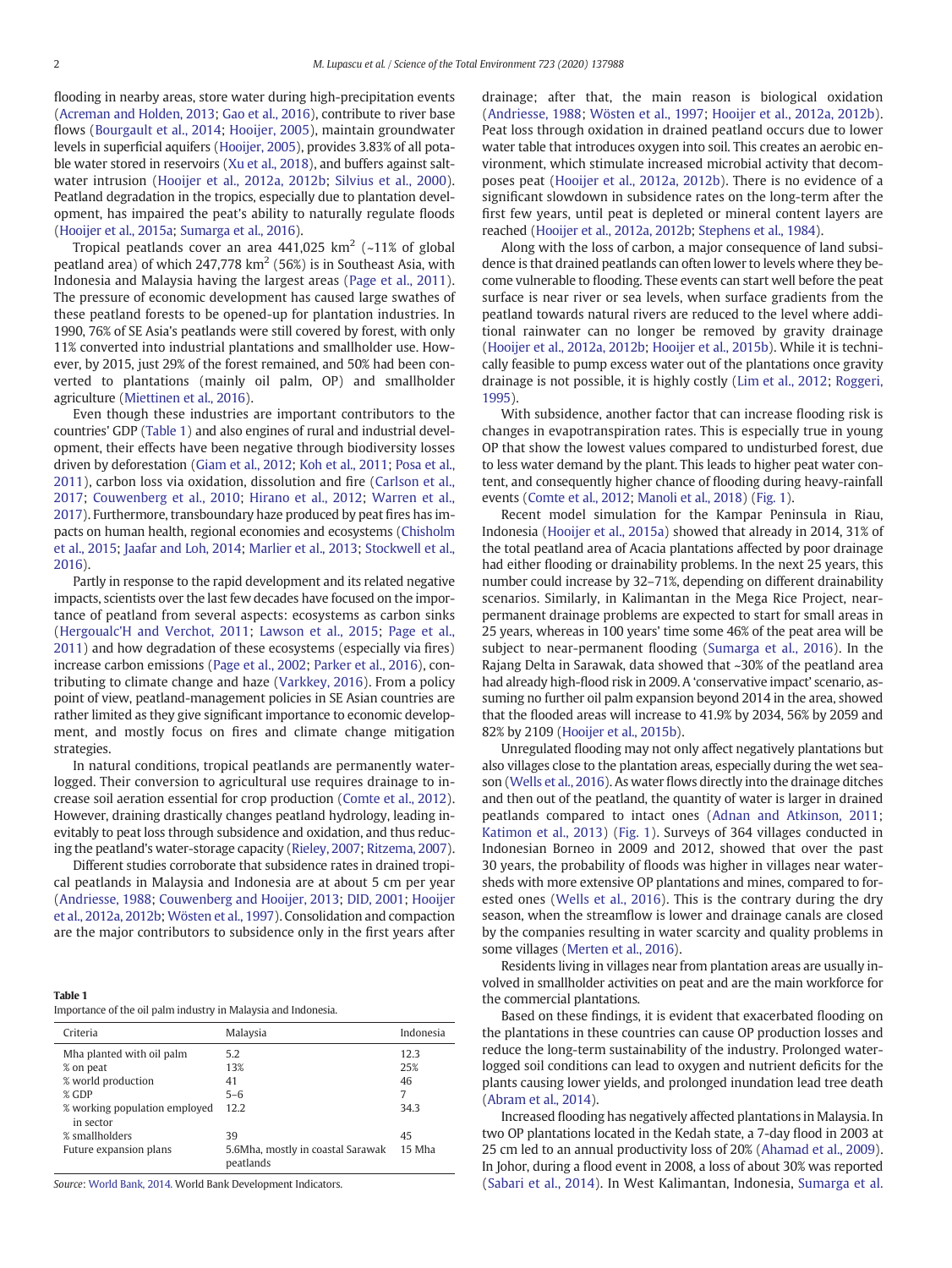<span id="page-2-0"></span>

Fig. 1. Schematic of the occurrence of unregulated flood in tropical peatlands areas after change in agricultural land-use.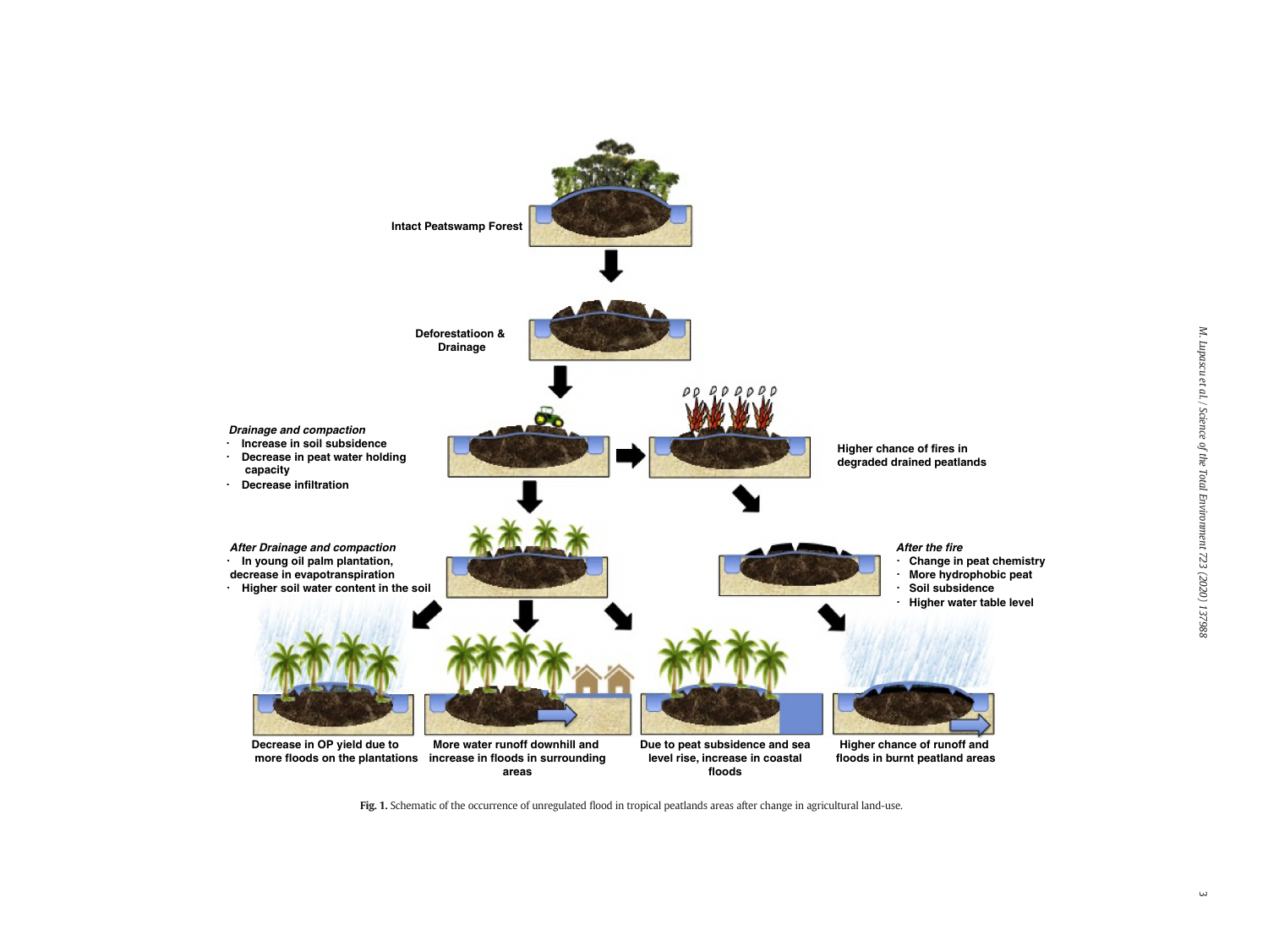<span id="page-3-0"></span>[\(2016\)](#page-9-0) predicts a production loss of 50% in the case of annual prolonged flooding, and of 100% in the case of near-permanent inundation.

Flood mitigation measures can be retrospectively implemented after plantation areas are affected by floods. Studies in the floodplains of Sabah ([Abram et al., 2014\)](#page-7-0) and Central Kalimantan ([Sumarga et al.,](#page-9-0) [2016\)](#page-9-0) found that these measures have been costly and largely ineffective due to the irreversible nature of peat subsidence. This poses a serious financial risk to both the large-scale OP industry and smallholders (where the latter accounts for ~40% of the total planted area, both in Malaysia and Indonesia [\(Varkkey et al., 2018\)](#page-9-0). In the face of floods, smallholders are unlikely to have the budget or expertise to invest in flood mitigation measures. Larger companies may be able to afford conversion of their inundated areas to different land-uses but elevated costs compared to revenues may not be sustainable into the future ([Sumarga](#page-9-0) [et al., 2016](#page-9-0)), especially considering that flooding could potentially cause the end of agricultural production of 30% to 69% of SE Asian coastal peatlands within 50 years [\(Hooijer et al., 2012a, 2012b](#page-8-0)).

While land use change is the main factor affecting flooding risk in drained peatlands, fire, climate change and sea-level rise also exacerbate the problem. Fire is commonly used in SE Asia to clear regrowing vegetation and maintain land for crops ([Sanchez et al., 2005\)](#page-8-0). During prolonged dry-conditions associated with the El-Niño, which are expected to increase in the future [\(Wang et al., 2017\)](#page-9-0), these fires can become more frequent and spread beyond the intended areas [\(Varkkey, 2016](#page-9-0)). In burnt degraded peatland, the total flooded area can expand up to five times, as shown in a 2006 study in Indonesia's Jambi province ([Wösten et al., 2006\)](#page-9-0).

Mean and extreme precipitation projections for 2100 are expected to increase in SE Asia ([Endo et al., 2013\)](#page-8-0), resulting in increased extreme events such as flooding in this region [\(Hirabayashi et al., 2013](#page-8-0)). SE Asia is also considered one of the world's most threatened regions in terms of sea-level rise ([Nicholls and Cazenave, 2010](#page-8-0)). Clearly, sea-level rise will affect coastal agriculture through floods and salt-water intrusion. Such problems will be even worse for agriculture developed on peatland because of soil subsidence leading to unsuitable conditions for OP production [\(Faizal et al., 2013](#page-8-0); [Hooijer et al., 2012a, 2012b\)](#page-8-0).

Based on the studies mentioned in this section, it is clear that flooding on degraded peatland can represent a major problem. Policymakers, however, do not see it as a potential hazard. Consequently, oversimplifications of the relationship between floods, commercial plantations and peatland sustainability have been a source of major disagreement among policymakers at different levels in

governments, companies, environmental groups and society [\(van Dijk](#page-9-0) [et al., 2009](#page-9-0)). As a result, peatland policies are largely disconnected from flood hazards considerations.

For the first time, through an in-depth analysis of current flood policies coupled with expert discussions, this study identifies whether flood policies are integrated into peatland management both in Indonesia and Malaysia. It also suggests alternatives on how to better integrate flooding within a broader policy framework tailored for the Anthropocene epoch we live in.

#### 2. Methodology

The method used in this paper is qualitative policy analysis. Policies are frameworks that can optimize the general well-being. A policy analysis framework allows researchers to understand a policy in depth, uncover its (stated and unstated) purpose and objectives, link it to historical or current values and ideologies, and estimate its consequences in terms of economic gains and losses, including rights and privileges. This framework can generally be broken down into five parts, namely (1) defining the problem, (2) assessing policy objectives and its target populations, (3) studying effects of the policy, (4) studying the policy implications, and (5) considering alternative policies [\(Jimenez et al., 2015](#page-8-0)).

The paper first defines the problem of floods in peat areas (part 1, introduction). Next, it goes on to assess how floods affect target populations, in this case peat plantations (part 2). It then focuses on the existing flood and peatland management policies, their gaps and implications (part 3 and 4), including that floods have not been adequately recognised. Finally, the paper suggests alternatives (part 5) on how revised policies can better address peatland and flood management concurrently.

Suitable to the policy analysis framework, the main method for this paper has been document analysis and experts' interviews. For document analysis, the main types of documents for this paper were publicly available policy papers, government reports, and other official documents published by relevant organizations that discuss flooding, and/ or more in general hydrology, in peatlands (both in English and Bahasa).

The information obtained through the official policy papers and government reports were useful to provide the official stance of the concerned governments (Malaysia and Indonesia) on peatland and flood management (Table 2 and Supplementary Tables 1, 2). Other documents such as reports, strategy papers and studies published by non-

#### Table 2

Relevant Malaysian and Indonesian policies and legislation to flooding.

| Malaysia                                               | Indonesia                                                                                         |
|--------------------------------------------------------|---------------------------------------------------------------------------------------------------|
| 1. 8th Malaysia plan<br>2. National land code 1965     | 1. 2015–2019 National medium term development plan (Rencana Pembangunan Jangka Menengah Nasional) |
| 3. National wetlands policy & ramsar site declarations | 2. Presidential instruction no. 32 year 1990 on the management of protected areas (Article 9)     |
| 4. Water Act 1920                                      | 3. Law no. 27 year 2007 on spatial planning                                                       |
|                                                        | 4. National spatial layout plan 2008 (Rencana Tata Ruang Wilayah Nasional)                        |
|                                                        | 5. Presidential instruction no. 8 year 2015                                                       |
|                                                        | 6. Presidential instruction no. 6 year 2013                                                       |
|                                                        | 7. Presidential instruction no. 10 year 2011                                                      |
|                                                        | 8. Ministry of agriculture decree no. 14 year 2009                                                |
| Source Malaysia:                                       |                                                                                                   |

1. https://policy.asiapacificenergy.org/node/1281.

Source Indonesia:

- 2. [http://www.bphn.go.id/data/documents/90kp032.pdf.](http://perundangan.pertanian.go.id/admin/p_mentan/Permentan-14-09.pdf)
- 3. [https://bnpb.go.id/uploads/migration/pubs/3.pdf.](http://perundangan.pertanian.go.id/admin/p_mentan/Permentan-14-09.pdf)

<sup>2.</sup> https://www.ramsar.org/sites/default/files/documents/library/hbk4-02.pdf.

<sup>3.</sup> http://palmoilis.mpob.gov.my/akta/NLC1956DIGITAL-VER1.pdf.

<sup>4.</sup> [faolex.fao.org](http://perundangan.pertanian.go.id/admin/p_mentan/Permentan-14-09.pdf) › docs › texts › mal33533.

<sup>1.</sup> https://policy.asiapacifi[cenergy.org/node/3364.](http://perundangan.pertanian.go.id/admin/p_mentan/Permentan-14-09.pdf)

<sup>4.</sup> [https://www.perumnas.co.id/download/prodhukum/pp/PP-26-2008%20RENCANA%20TATA%20RUANG%20WILAYAH%20NASIONAL.pdf](http://perundangan.pertanian.go.id/admin/p_mentan/Permentan-14-09.pdf).

<sup>5.</sup> http://www.apbi-icma.org/uploads/fi[les/old/2016/04/Inpres-8-Yr-2015-English-Version-.pdf.](http://perundangan.pertanian.go.id/admin/p_mentan/Permentan-14-09.pdf)

<sup>6.</sup> [http://extwprlegs1.fao.org/docs/pdf/ins160808.pdf.](http://perundangan.pertanian.go.id/admin/p_mentan/Permentan-14-09.pdf)

<sup>7.</sup> [https://forestsnews.cifor.org/3003/indonesia-releases-presidential-instructions-for-logging-moratorium?fnl=en](http://perundangan.pertanian.go.id/admin/p_mentan/Permentan-14-09.pdf).

<sup>8.</sup> [http://perundangan.pertanian.go.id/admin/p\\_mentan/Permentan-14-09.pdf.](http://perundangan.pertanian.go.id/admin/p_mentan/Permentan-14-09.pdf)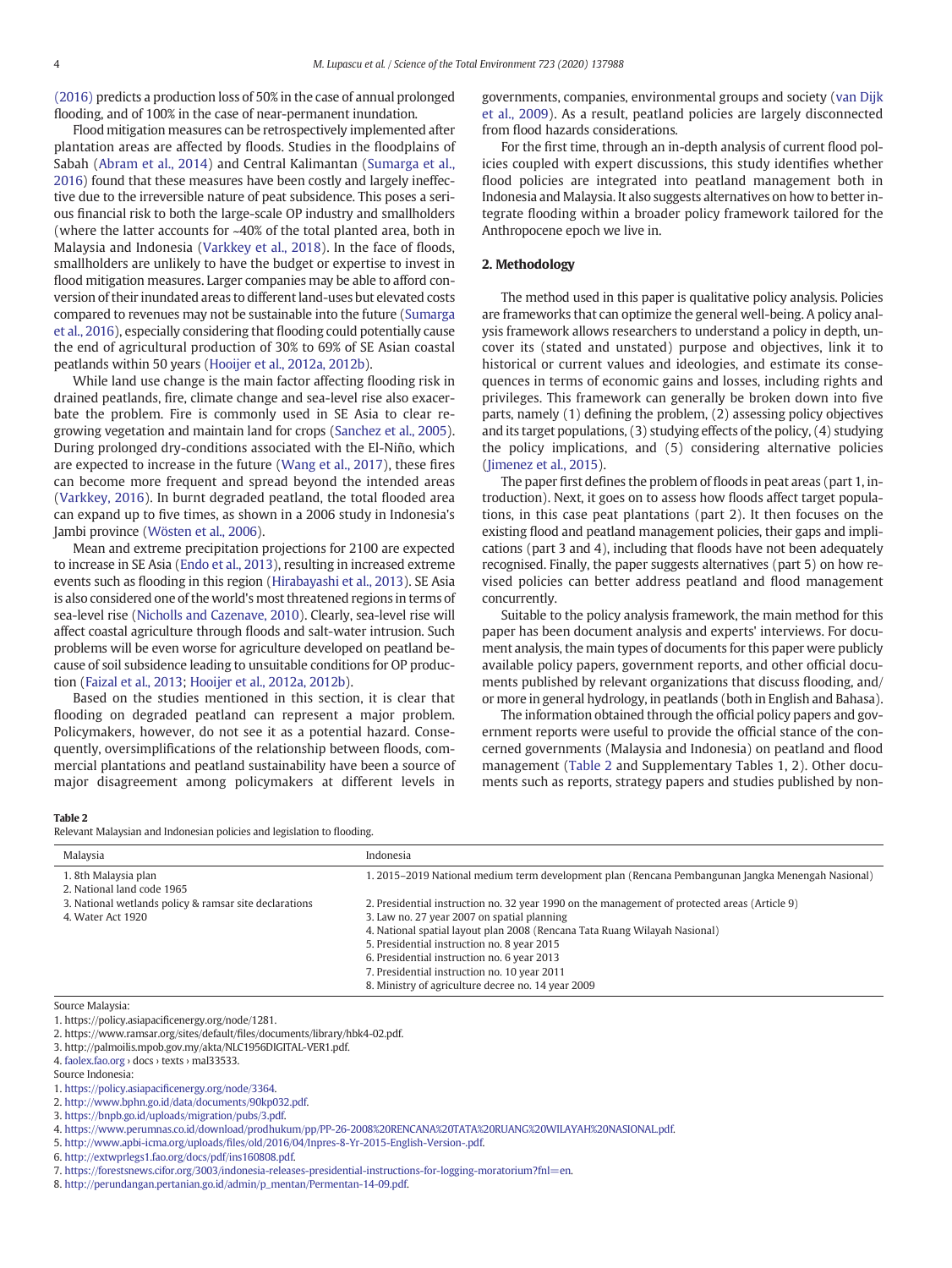#### <span id="page-4-0"></span>Table 3

Relevant Malaysian policies and legislation to flooding.

| Policies/legislations                                  | Details                                                                                                                                                                                                                                                                                                                                                                                                                                                                                                                                                                                                                                                                                           |
|--------------------------------------------------------|---------------------------------------------------------------------------------------------------------------------------------------------------------------------------------------------------------------------------------------------------------------------------------------------------------------------------------------------------------------------------------------------------------------------------------------------------------------------------------------------------------------------------------------------------------------------------------------------------------------------------------------------------------------------------------------------------|
| 8th Malaysia plan                                      | - It mentions the conservations of wetlands (which includes peatlands by definition) in Malaysia's general flood control measures, as<br>part of its Integrated River Basin Management approach (the whole river basin is planned in an integrated manner and all factors are<br>taken into consideration when a certain development plan is proposed)                                                                                                                                                                                                                                                                                                                                            |
| National wetlands policy & ramsar site<br>declarations | - It is based closely on the 8th Malaysia Plan.<br>- "Continuing to recognize wetlands as unique and critical habitats, as well as their importance in stabilizing water flows and in<br>mitigating floods"                                                                                                                                                                                                                                                                                                                                                                                                                                                                                       |
| National land code 1965                                | - "All water bodies must be provided with reserves through a land acquisition process".<br>- Peat is classified as 'rock material' with no discussion of its hydrological function<br>- The National Land Council is empowered to ensure states comply with the Land Code, however there are limitations to this due to the<br>two-tiered government system                                                                                                                                                                                                                                                                                                                                       |
| Water act 1920                                         | - It imposes licensing requirements for water abstraction, effluent discharge, felling of trees and building of structures, but not for peat<br>areas (which is classified as "rock material")<br>- "where the state Authority is satisfied that the bed of any river in such State is insufficient to contain the waters thereof in time of<br>such floods as may be reasonably expected, he may by notification in the Gazette declare any land abutting on such river and extending<br>to such a distance from either or both banks as may be specified in such notification to be a flood channel for such river, and may at any<br>time in like manner revoke or vary any such declaration". |
|                                                        |                                                                                                                                                                                                                                                                                                                                                                                                                                                                                                                                                                                                                                                                                                   |

governmental organizations (NGOs) like the Global Environment Centre (GEC) and international organizations like the United Nations Developmental Programme (UNDP) were useful in filling gaps not available in government documents.

Document analysis was then triangulated with data obtained from several (7) semi-structured discussions via skype or in person with policymakers, representatives from non-governmental organizations and academics working specifically on peatland water management like Global Environment Centre, various relevant state departments, the Malaysian Ministry of Energy, Science, Technology, Environment and Climate Change, Wetlands International Indonesia, Centre for International Forestry Research and several Indonesian universities, supplemented by a search of academic literature. Triangulation is essential in better understanding the circumstances surrounding particular pieces of information, and also to verify the accuracy of the information obtained from all sources. Interviews conducted were both useful in confirming 'objective facts' [\(Crouch and McKenzie, 2006](#page-8-0)), understanding the purpose of actions, and to elicit the response of staff and officials towards them. This helps illuminate different aspects of phenomena, enabling richer descriptions ([Knowx and Burkard, 2009\)](#page-8-0).

Due to the somewhat sensitive nature of the policies analysed [\(Table 2](#page-3-0) and Supplementary Tables 1, 2), not all the persons with whom we held discussions allowed us to use their real names for this research. We were also unable to engage with stakeholders from the oil palm industry, and hence their input were not able to be included in this paper. Interview data that corroborated directly with data from documentation did not reference the interviewees, but it was used primarily to triangulate and confirm facts. Those interviews that revealed data not found in documentation have been referenced accordingly, either as an anonymous or named source.

### 3. Results and discussion

# 3.1. Analysis of current flood policies in peatland management in Malaysia and Indonesia

Flooding from peatland conversion, while problematic, is viewed as a local natural phenomenon linked to the rainy season. Increasing severity of floods is more gradually noticeable only over long periods of time ([Rengasamy, 2018](#page-8-0)). Instead, forest fires have been the most immediate and visible threat and have been a priority of current governments in recent years. Fires cause local and transboundary haze that affect public health within and beyond their borders [\(Varkkey, 2016](#page-9-0)). Based on these premises, this study analyses the reasons that have led to the current failure of flood integration in peatland-management policies.

#### 3.1.1. Thematic separation of floods, plantations, and peatlands

Neither in Indonesia nor in Malaysia, major flood-related policies or laws mention the importance of peatlands in flood mitigation.

In Malaysia, the two main laws pertaining to floods are the National Land Code of 1965 and the Water Act of 1920. Neither document mentions the importance of peatlands in flood mitigation or acknowledges peatland's hydrological and flood-mitigation functions. In the 8th Malaysia Plan, peatlands are addressed only indirectly as general flood control as part of the Integrated River Basin Management approach. This has been linked to Malaysia's Ramsar site declaration and it is related to the National Wetlands Policy [\(DID, 2018](#page-8-0)) (Table 3).

In Indonesia, flood policy is governed by the Government's 2015–2019 National Medium-Term Development Plan ([Djalil, 2014](#page-8-0)). The Plan focuses on flash-flood management in urban areas but does not consider the role of peatlands in flood mitigation. There are specific

#### Table 4

Relevant Indonesian policies and legislation to flooding.

| Type of<br>policy/legislation | Name                                                                                                     | Key messages                                                                                                                                                                                           |
|-------------------------------|----------------------------------------------------------------------------------------------------------|--------------------------------------------------------------------------------------------------------------------------------------------------------------------------------------------------------|
| General flood                 | 1, 2015–2019 National medium term development plan<br>(Rencana Pembangunan Jangka Menengah Nasional)     | It identifies water security as a central pillar and promotes Flood Risk Management to reduce<br>flood damage                                                                                          |
| Peatland-specific             | 2. Presidential instruction no. 32 year 1990 on the<br>management of protected areas (Article 9)         | Article 9 states: "The protection of peatland areas are for hydrology control, as it functions as a<br>water catchment and prevents flooding, as well as protecting the special ecosystem in the area" |
|                               | 3. Law no. 27 year 2007 on spatial planning<br>4. National spatial layout plan 2008 (Rencana Tata Ruang) | (reiterated in item 2 and 3)                                                                                                                                                                           |
|                               | Wilayah Nasional)                                                                                        |                                                                                                                                                                                                        |
| Oil palm-specific             | 5. Presidential instruction no. 8 year 2015                                                              | Item 1, 2 and 3 focus on the 2 year moratorium of new concessions. Item 4 restricts palm oil                                                                                                           |
|                               | 6. Presidential instruction no. 6 year 2013                                                              | cultivation to areas with peat depth of less than 3 m. However, none make a clear link between                                                                                                         |
|                               | 7. Presidential instruction no. 10 year 2011                                                             | peatlands and flood control.                                                                                                                                                                           |
|                               | 8. Ministry of agriculture decree no. 14 year 2009                                                       |                                                                                                                                                                                                        |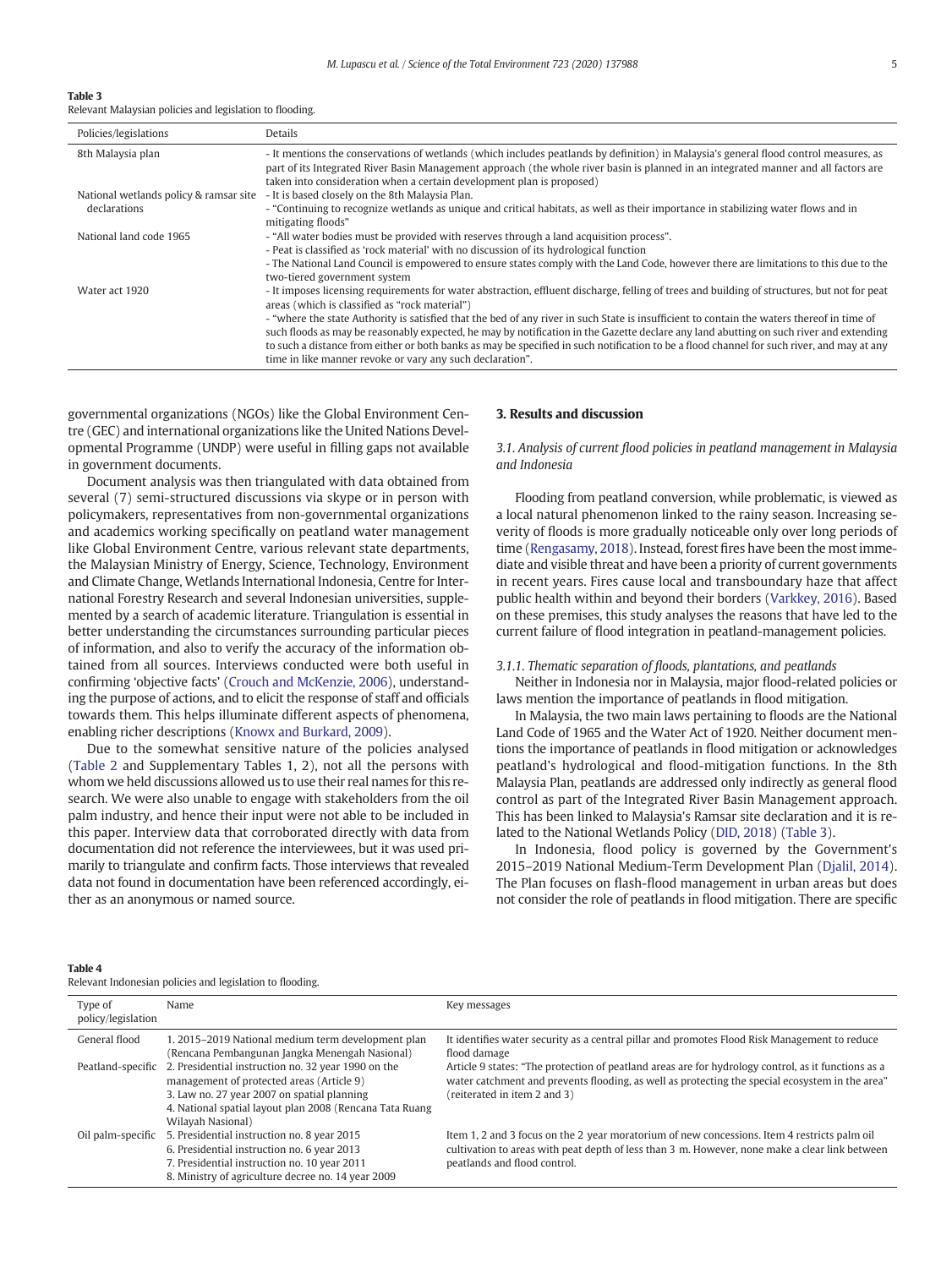regulations on OP development on peatland that recognize their importance in flood regulation. However, they do not include a direct linkage to flood policies (e.g. Presidential Instruction No. 32 Year of 1990) [\(Table 4\)](#page-4-0) as reiterated in other official documents (e.g. State of Indonesia's Forest Report 2018, Strategy Paper 2016–2020; policies and laws in Supplementary Table 1).

These flood-related policies are also not coordinated with policies related to OP-development on peatland, resulting in conflicting approaches to hydrological management. Guidelines on drainage, fire management, and compaction, where they exist [\(Ministry of Natural](#page-8-0) [Resources and Environment, 2011](#page-8-0), [PP 57/2016\)](#page-8-0), do not consider how these practices affect flood regulation on peatlands.

Looking at important peatland policies such as the forest moratorium, the latest extension, INPRES 5/2019, includes no more granting permits issued on forest-clearing for plantations and logging. Nevertheless, there is no mention of water tables or floods.

The importance of the peatland "hydrological function" is mentioned in the new regulation [PermenLHK10/2019](#page-8-0) issued by the Ministry of Environment and Forestry (MOEF) of Indonesia, which serves as technical guidelines for the integration of the efforts to conserve and manage the function of damaged peatland ecosystems. Under the regulation though, concession holders are now only required to operate on peat domes landscapes, where the peat layer is so thick that the centre is topographically higher than the edges. While the new regulation does not specifically reference the importance of peatlands in regulating floods, it mentions that management of peat domes will consider water carrying capacity of the ecosystem based on water balance calculations. Another interesting point in this regulation, is that it mentions that, if there is more than one peat dome within a hydrological unit, the same peat dome can be exploited if its hydrological function can be replaced by other peat domes. In the areas where permits have been issued, it is the responsibility of the permit holder to maintain the hydrological function of peat domes, which involves monitoring water table levels but not floods specifically, and conduct restoration, if necessary, once the permits expire. Overall, the problem with this new regulation is that concession holders can continue to exploit the peat dome in their concessions as long as there is more than one "top" or peak and manage the water level. Under previous regulations, peatlands that were 3 m deep or more were prohibited for exploitation, and any companies with such areas in their concessions were obliged to restore and protect them. With this new regulation, these peatlands areas are now open to exploitation, as long as they are not considered part of the peat dome ([Jong, 2019](#page-8-0)). It is evident that protecting only the peat domes is not enough to prevent the entire peat hydrological areas from being drained, and that this perpetuates the current problems described earlier.

Generally, policymakers are not fully aware of the relation between hydrology and forests, and the meaning of this linkage for climate, forest, water and socio-economic development (at both local and national scales) [\(Ellison et al., 2017](#page-8-0)). Thus, policies and regulations related to peatland development are disconnected from, and confined within their own thematic sectors (e.g. peatland-specific vs. OP-specific), which often result in conflicts among them. Lack of coordination between government sectors, together with overlap and even rivalry among institutions managing water, forest and peatlands mean that appropriate policies are not always formulated, much less implemented [\(Wishart, 2017\)](#page-9-0). The two-tiered governance systems in both Malaysia and Indonesia further complicate decision-making. These are explained below.

#### 3.1.2. Two-tiered governance systems

Both Malaysia and Indonesia have two-tiered governance systems, where powers are separated between the central and state levels. In Malaysia, the Ninth Schedule of the Malaysian Constitution provides for the general distribution of legislative powers between federal and state governments, with the individual states retaining the power to formulate their own policies related to natural resources such as water ([Hezri and Nordin Hasan, 2006\)](#page-8-0). Furthermore, the states of Sarawak and Sabah have also been granted special conditions under the 1963 Malaysia Agreement ([Cooke, 1997\)](#page-7-0), and they are free to interpret national policies and declarations on natural resources as they choose. This explains the vastly different approaches to water management in the peatland-rich states of Sarawak, Pahang, Selangor, Johor, and Sabah. For example, Selangor (with 7.5% of Malaysian peatlands) is considered a success story in sustainable peatland management. It clearly acknowledges the importance of peatlands in flood regulation. In 2010, Selangor declared a moratorium on all logging activity on peatlands in the state as drainage, required for logging, causes peat oxidation and makes the soil susceptible to fires and floods [\(Rengasamy,](#page-8-0) [2018\)](#page-8-0). At the same time, the state encouraged continuous rehabilitation programmes and activities to be carried out in the degraded peatlands under permanent reserved forest. It is currently the only state to have such a moratorium. Furthermore, the state's own Integrated Peatland Management Plan 2014–2023 for the North Selangor Peatswamp Forest, one of the biggest peatland areas in the state, identify key practices of flood regulation ([Dahalan, 2018\)](#page-8-0).

Instead, in Sarawak (with 63% of Malaysia's peatlands) there is a strong push for development of its peatlands into OP-plantations. The state is generally not in agreement with the Ramsar approach of imputing high importance on peatlands for flood regulation. Furthermore, unlike other states, soil-type (including peatlands) is not given much consideration during the zoning process [\(Anonymous, 2018\)](#page-7-0). This also reflects the problem of thematic separation as described above. As a result, up to 300,000 ha of peatlands have being zoned for development of OP-plantation and other crops along the state's coastal zone by 2020 [\(DID, 2018](#page-8-0)). Although a moratorium to prevent conversion of new forests into large-scale OP plantations has been recently announced, the authors were unable to find this translated into formal policy. This is especially worrying considering that coastal peatlands are highly susceptible to sea-rise. Furthermore, when these areas are drained for development, Sarawak is not obliged to follow the National Environmental Quality order [1987, 4.3], which calls for an environmental impact assessment for the development of areas over 100 ha.

In Indonesia, although the central government maintains decisionmaking power on 'policies on natural resources utilisation' [Article 7, Regional Autonomy Law No 22/1999], the management of these policies remains with the local government [Article 10, Regional Autonomy Law] [\(Rajenthran, 2002](#page-8-0)). This is the case for flood regulation in peatlands, which is recognised in national policies and strategies [\(Tables 3 and 4\)](#page-4-0), but implementation is left to the local government. Problems arise when local governments have differing priorities; in this case, fire management over flood regulation resulted in local policies being developed and implemented in relation to fire-only, as in the Riau and Jambi provinces (Supplementary Table 2). There are no local laws pertaining to flood regulation on peatlands, highlighting the gap between legislation at the national level and implementation at the local level.

Local policies in Indonesia have focused on fire suppression instead of preventive measures [\(Varkkey, 2016](#page-9-0)). Regulating floods is also an important preventive strategy to reduce fire risks, but this would entail limiting plantations on peatlands and thus to reduce the degradation they cause, which would further call for a more moderate economic strategy. This, however, is not encouraged with decentralised governance because local administrations are responsible for most of their own administrative budgets. Issuing new plantation permits and licenses represent a strategy to fill regional government coffers [\(Duncan, 2007;](#page-8-0) [McCarthy et al., 2012](#page-8-0)). Hence, preventive strategies, including fire and flood regulation, which limit commercial expansion, would in turn limit potential revenue for local authorities.

Many of the differences in peatland management approaches can be traced back to the different sources of 'horizontal knowledge' (the process of learning and gaining knowledge that is applicable across various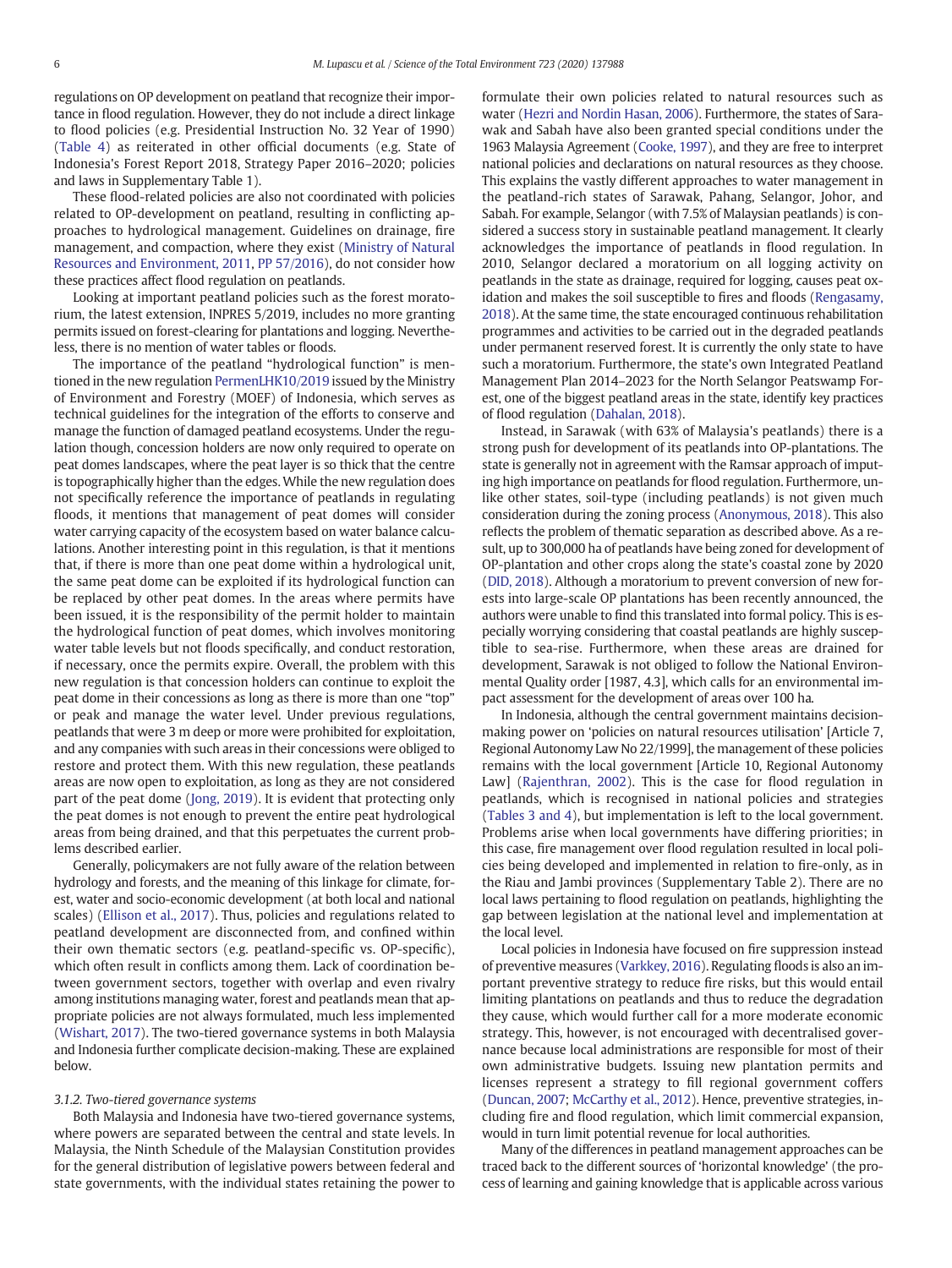domains and scenarios), or other voices beyond academia that have been most influential in the shaping of policy in these states. This is discussed below.

#### 3.1.3. Horizontal knowledge for short-term gains

In newly democratic countries, there are now a plurality of environmental knowledge producers that have a voice in shaping policies, such as those related to land, but do not necessarily come from the academic world [\(Goldstein, 2016\)](#page-8-0). While this can be positive, as it provides a diversity of views, it can also result in policies shaped by short-term economic interests.

The academic work on floods in peatlands is relatively scattered and limited compared to other topics like carbon storage and fires. This implies that with limited knowledge of the understanding of the effects of peatland flooding, some stakeholders may differentially utilise scientific knowledge in pursuit of their own self-interests and in the shaping of land-policies.

In Sarawak, most knowledge used to shape peatland-related policies is developed by scientists based in the Tropical Peat Research Institute (TROPI) funded by the state government. The local institute only recommends avoiding the development of areas, which are already prone to periodic flooding, to minimise the costs and management time involved in flood mitigation ([Melling et al., 2011](#page-8-0)). In this business-as-usual scenario, there is little consideration of the likelihood that more areas will be flooded in the future. This prioritization of "local" knowledge has led to many of the federal-level peatlands policies and plans being deemed 'not relevant' for Sarawak because of the supposed 'uniqueness' of Sarawak's peatlands ([Anonymous, 2018](#page-7-0)).

Hydrology and flood mitigation fall within the remit of Sarawak's Department of Irrigation and Drainage (DID). The DID's influence is limited to retrospective involvement. While the DID is well aware of the importance of pristine peatlands for flood regulation, it is unable to recommend its non-development as the state has identified peatland development as an important strategy to improve the Sarawak people's welfare. The DID can only advise the State Planning Authority on how to mitigate floods that are likely occur into a potential project area [\(Anonymous, 2018\)](#page-7-0). To this end, the DID has developed water management practices for agricultural development on peat but they are limited to preventing floods through timely drainage of excess rainfall [\(DID, 2018\)](#page-8-0). They do not, however, address peat development in the interest of long-term flood mitigation and agricultural sustainability.

In Indonesia, interestingly, horizontal knowledge has not been a major factor guiding policy (at least for peatland-related policies). Much of the knowledge adopted by policymakers has been in line with mainstream academia. For example, a National Peatland Management Working Group Report includes the benefits of flood management and climate change mitigation among the benefits of intact peatlands, a contribution by the academia ([Ministry of Home Affairs,](#page-8-0) [2006\)](#page-8-0). Most recently, the Peatland Restoration Agency's Strategy Paper 2016–2020 identified peatland degradation as a major factor in the recent increase of flood occurrences, and listed floods as a 'threat' in its SWOT analysis (Supplementary Table 1). In addition, in a clear effort to make the industry's voice more influential in policymaking, the Indonesian Palm Oil Producers Association has invited TROPI scientists to meet Indonesian ministers to advise on peat-management policy [\(Wardhana, 2016\)](#page-9-0).

# 3.2. Connecting flooding and peatland management policies

This analysis compiled policy evidence that indicates a lack of integration of flood policies into peatland management. This is summarised in our SWOT analysis (Table 5).

Policymakers still require the appropriate understanding of flood mitigation services in the sense that intact peatlands benefit populations well beyond the local or catchment scale, often far from where actual decisions on development and/or conservation are made. There is an urgent need to seamlessly combine good hydrologicalmanagement to mitigate floods with land-management policies, especially considering the upward trajectory of the OP plantation sector in these countries [\(Varkkey et al., 2018\)](#page-9-0).

This study suggests a policy design and implementation that is suited to the Anthropocene epoch we live in, where policies should link across boundaries and themes (e.g. floods, plantations, and peatlands) to avoid potential conflicts in the present and the future [\(Sterner et al., 2019](#page-8-0)). Current thematically separated policies tackle one problem, or dimension, but often lead to secondary consequences somewhere else (e.g. plantation policies that lead to unregulated flooding). A win-win approach would be to acknowledge the dynamic aspects of a socio-ecological system (stakeholders and peatlands) where variation and connectivity, as well as processes with different timescales and feedback mechanisms are included (e.g. drainagesubsidence-fire-floods).

Despite the complexity of such an approach, there are numerous well-known policy instruments (e.g. subsidies, tariffs, zoning, green certifications etc.) that would be operational at both local and national levels to ensure not only efficient outcomes but also jurisdiction and governance ([Sterner et al., 2019](#page-8-0)). The task of policymakers is not to create completely new approaches, but to design and implement suitable policies within specific societal, political and scientific contexts. The knowledge that informs such policies should not be confined to certain

#### Table 5

SWOT analysis of the current Indonesian and Malaysian policies on floods and peatlands.

| <b>STRENGHTS</b>                                                                                                                                                                                                                                                                                                                                                                         | <b>OPPORTUNITIES</b>                                                                                                                                                                                                                                                                                                            |
|------------------------------------------------------------------------------------------------------------------------------------------------------------------------------------------------------------------------------------------------------------------------------------------------------------------------------------------------------------------------------------------|---------------------------------------------------------------------------------------------------------------------------------------------------------------------------------------------------------------------------------------------------------------------------------------------------------------------------------|
| - Some floods acknowledgment by BRG or Selangor state<br>- Indirect benefits on water management from other policies on fire and<br>carbon                                                                                                                                                                                                                                               | - Combine hydrological-management to mitigate floods with land-management policies<br>- Acknowledge the dynamic aspects of a socio-ecological system (stakeholders and peatlands)                                                                                                                                               |
|                                                                                                                                                                                                                                                                                                                                                                                          | - Design and implement suitable policies within specific societal, political and scientific<br>contexts                                                                                                                                                                                                                         |
|                                                                                                                                                                                                                                                                                                                                                                                          | - Consultation of different knowledge producers prior to policy development<br>- Account for the diverse range of players in peatland management<br>- Account for potential costs of non-development and downstream benefits                                                                                                    |
| <b>WEAKNESSES</b>                                                                                                                                                                                                                                                                                                                                                                        | <b>THREATS</b>                                                                                                                                                                                                                                                                                                                  |
| - No clear mention of floods as a potential threat<br>- No direct linkages between floods, peatlands, OP<br>- Lack of awareness of the problem by policy makers<br>- Lack of coordination between government sectors<br>- Ambiguous language in current policies<br>- Conflicting approaches to hydrological management<br>- Peatlands benefits poor understood<br>- More science needed | - Difficulty of interdisciplinary work to solve the problem<br>- Resistance to change environmental practices<br>- Loss of political interest<br>- Competing interests<br>- Misuse of current knowledge<br>- Decision-making at the national level vs. implementation at the local level<br>- Lack of a long-term policy vision |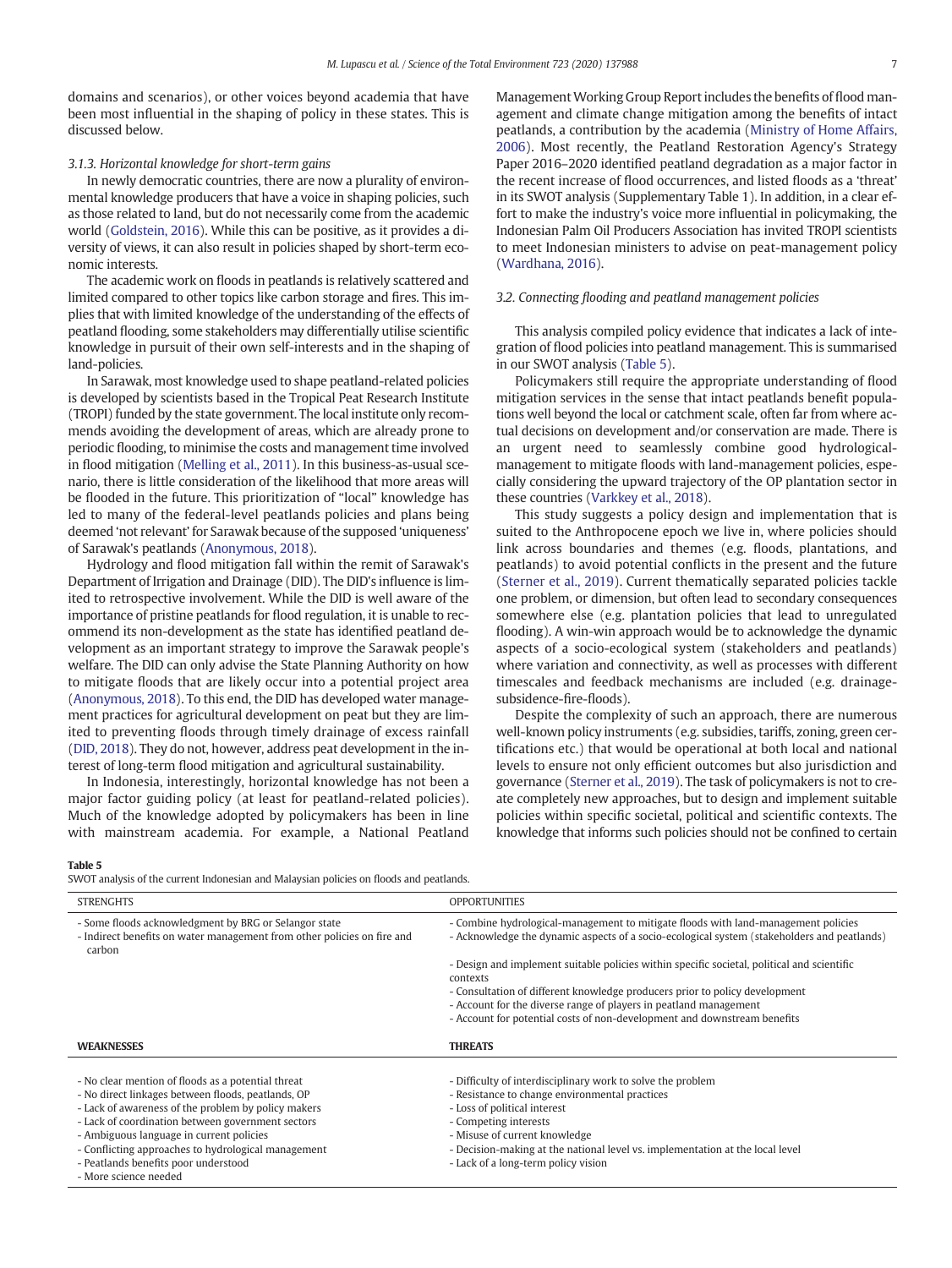<span id="page-7-0"></span>voices such as policymakers, private sector or the academia. A variety of knowledge producers such as national- and state-level government institutions, academia, private sector, NGOs, should be consulted and comprehensively considered prior to policy development.

Specifically, peatland development policies should sufficiently account for the diverse range of players they affect and the problems they face. For example, while peatland-related policies mainly focus on large OP-plantations, many times, policymakers forego generalised approaches and devise strategies that consider, if only partially, the needs of certain stakeholders such as smallholders [\(Fan et al., 2013\)](#page-8-0).

Along with policies targeted at peatland players, policies should be designed and implemented to be enforceable, especially at the state and local levels (e.g. the strictly-enforced logging moratorium by the Selangor State Forestry Department detailed above). Even though many local administrations prioritise economic development on peatlands, trade-offs should be taken into account (e.g. costs of nondevelopment and downstream or downwind benefits) ([Ellison et al.,](#page-8-0) [2017\)](#page-8-0).

With respect to decentralisation, this study suggests revisiting the flood governance framework in order to ensure more checks and balances in decision-making including efficient monitoring and greater transparency. Even though peatland development for OP is permissible under present policies, and formal approvals can be easily obtained from various government agencies, a reassessment is required as it is evident that present practices have contributed to serious degradation and flooding [\(CPPS, 2017](#page-8-0)). Current legislation in Malaysia for example, does allow for such retrospective considerations, particularly at the state level (e.g. Water Act 1920; [Table 3](#page-4-0)).

#### 4. Conclusions

This analysis highlights the importance of integrating flooding into peatland management policies as they can affect livelihoods of populations living near the plantations and oil palm production. Failure of implementation of ad hoc peatland flood policies is due to a lack of a complete understanding of peatland processes. While participation of a variety of knowledge producers is positive, it is also important to acknowledge that many times their voices are contrasting, creating the lack of common understand that this necessary. Furthermore, separation by thematic sector between peatlands, plantations and flood policies does not acknowledge the intersection between the three, denying the potential cascading effects that one action in a sector can have on the others. Additionally, decentralisation of the governments in Malaysia and Indonesia further complicates decision-making, allowing a diversity of interests that can result in policies focusing in short-term economic profits rather than a long-term vision.

Future policies should have a more holistic approach that recognises the dynamic aspects of socio-ecological systems and which includes all the players in the government, industry, and society, with a common vision, and that is backed up by more effective law-enforcement and greater disclosure of information required by all stakeholders in service of collective action.

To our knowledge, this is the first study that analyses flood policies within peatland management, although with certain limitations. While we analysed major policy documents and official reports both in English and Bahasa, other important material might be available at the provinces level. However, their access can be difficult as both Indonesia and Malaysia are still moving towards having government official documents on line. Furthermore, our analysis lacks an open discussion with officials from the oil palm industry, whom potentially could have contributed to shape this study in another direction.

Under prevailing conditions, it is evident that agriculture on peatlands that face increasingly unregulated floods cannot be sustainable over the long-term, even with currently promoted best management practices. While we acknowledge that economic development cannot and should not be stopped, and that adequately addressing all the themes discussed in the paper is challenging, there is urgency for action, and complexity is no excuse. To overcome this problem, intersectoral, intergovernmental and interdisciplinary collaboration is needed among stakeholders at all levels of policymaking and implementation.

### Fundings

This work was financially supported by the Ministry of Education - Singapore(R-109-000-207-133), Singapore Ministry of Education's Social Science Research Council (SSRC) grant entitled "Sustainable Governance of the Transboundary Environmental Commons in Southeast Asia" (MOE2016-SSRTG-068), and University of Malaya Equitable Society Research Cluster (ESRC) grant (GC003B-17SBS).

#### Credit authorship contribution statement

Massimo Lupascu: Conceptualization, Data curation, Formal analysis, Writing - original draft. Helena Varkkey: Data curation, Formal analysis, Writing - original draft. Cecilia Tortajada: Formal analysis, Writing - original draft.

#### Declaration of competing interest

The authors declare that they have no known competing financial interests or personal relationships that could have appeared to influence the work reported in this paper.

#### Acknowledgements

We thank all the persons who took the time to discuss with us the important topic of floods on peatlands, and also for their invaluable insight. We further thank Dr. Sablosky, Dr. Ziegler and Dr. Friess for their comments on this draft.

# Appendix A. Supplementary data

Supplementary data to this article can be found online at [https://doi.](https://doi.org/10.1016/j.scitotenv.2020.137988) [org/10.1016/j.scitotenv.2020.137988.](https://doi.org/10.1016/j.scitotenv.2020.137988)

#### References

- Abram, N.K., Xofis, P., Tzanopoulos, J., MacMillan, D.C., Ancrenaz, M., Chung, R., Peter, L., Ong, R., Lackman, I., Goossens, B., Ambu, L., Knight, A.T., 2014. [Synergies for improving](http://refhub.elsevier.com/S0048-9697(20)31501-1/rf0005) [oil palm production and forest conservation in](http://refhub.elsevier.com/S0048-9697(20)31501-1/rf0005) floodplain landscapes. PLoS One 9, [e95388.](http://refhub.elsevier.com/S0048-9697(20)31501-1/rf0005)
- Acreman, M., Holden, J., 2013. How wetlands affect floods. Wetlands 33, 773-786. [https://](https://doi.org/10.1007/s13157-013-0473-2) [doi.org/10.1007/s13157-013-0473-2.](https://doi.org/10.1007/s13157-013-0473-2)
- Adnan, A.N., Atkinson, P.M., 2011. Exploring the impact of climate and land use changes on streamflow trends in a monsoon catchment. Int. J. Climatol. 31, 815–831. <https://doi.org/10.1002/joc.2112>.
- Ahamad, M.S.S., Ali, R., Zakaria, N.A., Ghani, A.A., Chang, C.K., 2009. [Flood loss assessment](http://refhub.elsevier.com/S0048-9697(20)31501-1/rf0020) of the 2003 Muda river fl[ood. River 2011: Third International Conference on Manag](http://refhub.elsevier.com/S0048-9697(20)31501-1/rf0020)[ing Rivers in the 21st Century, Penang, Malaysia, 6](http://refhub.elsevier.com/S0048-9697(20)31501-1/rf0020)–9 December 2009.
- Andriesse, J., 1988. [Nature and Management of Tropical Peat Soils. Rome, Italy.](http://refhub.elsevier.com/S0048-9697(20)31501-1/rf0025)
- Anonymous, 2018. [Personal Communication, Department of Irrigation and Drainage, Sa](http://refhub.elsevier.com/S0048-9697(20)31501-1/rf0030)[rawak, 10 June](http://refhub.elsevier.com/S0048-9697(20)31501-1/rf0030).
- Bourgault, M., Larocque, M., Roy, M., 2014. Simulation of aquifer–peatland–river interaction under climate change. Hydrol. Res. 45, 425–440. [https://doi.org/10.2166/](https://doi.org/10.2166/nh.2013.228) [nh.2013.228.](https://doi.org/10.2166/nh.2013.228)
- Carlson, K.M., Heilmayr, R., Gibbs, H.K., Noojipady, P., Burns, D.N., Morton, D.C., Walker, N.F., Paoli, G.D., Kremen, C., 2017. Effect of oil palm sustainability certification on deforestation and fire in Indonesia. Proc. Natl. Acad. Sci. 115, 201704728. [https://doi.](https://doi.org/10.1073/pnas.1704728114) [org/10.1073/pnas.1704728114](https://doi.org/10.1073/pnas.1704728114).
- Chisholm, R.A., Wijedasa, L.S., Swinfield, T., 2015. The need for long-term remedies for Indonesia's forest fires. Conserv. Biol. 30, 5–6. [https://doi.org/10.1111/cobi.12662.](https://doi.org/10.1111/cobi.12662)
- Comte, I., Colin, F., Whalen, J.K., Grüberger, O., Caliman, J.-P., 2012. [Agricultural practices in](http://refhub.elsevier.com/S0048-9697(20)31501-1/rf0050) [oil palm plantations and their impact on hydrological changes, nutrient](http://refhub.elsevier.com/S0048-9697(20)31501-1/rf0050) fluxes and [water quality in Indonesia: a review. Advanced Agronomy, pp. 71](http://refhub.elsevier.com/S0048-9697(20)31501-1/rf0050)–124. Cooke, F., 1997. The politics of "sustainability" [in Sarawak. J. Contemp. Asia 27, 217](http://refhub.elsevier.com/S0048-9697(20)31501-1/rf0055)–241.
- Couwenberg, J., Hooijer, A., 2013. [Towards robust subsidence-based soil carbon emission](http://refhub.elsevier.com/S0048-9697(20)31501-1/rf0060) [factors for peat soils in south-east Asia, with special reference to oil palm plantations.](http://refhub.elsevier.com/S0048-9697(20)31501-1/rf0060) [Mires Peat 12.](http://refhub.elsevier.com/S0048-9697(20)31501-1/rf0060)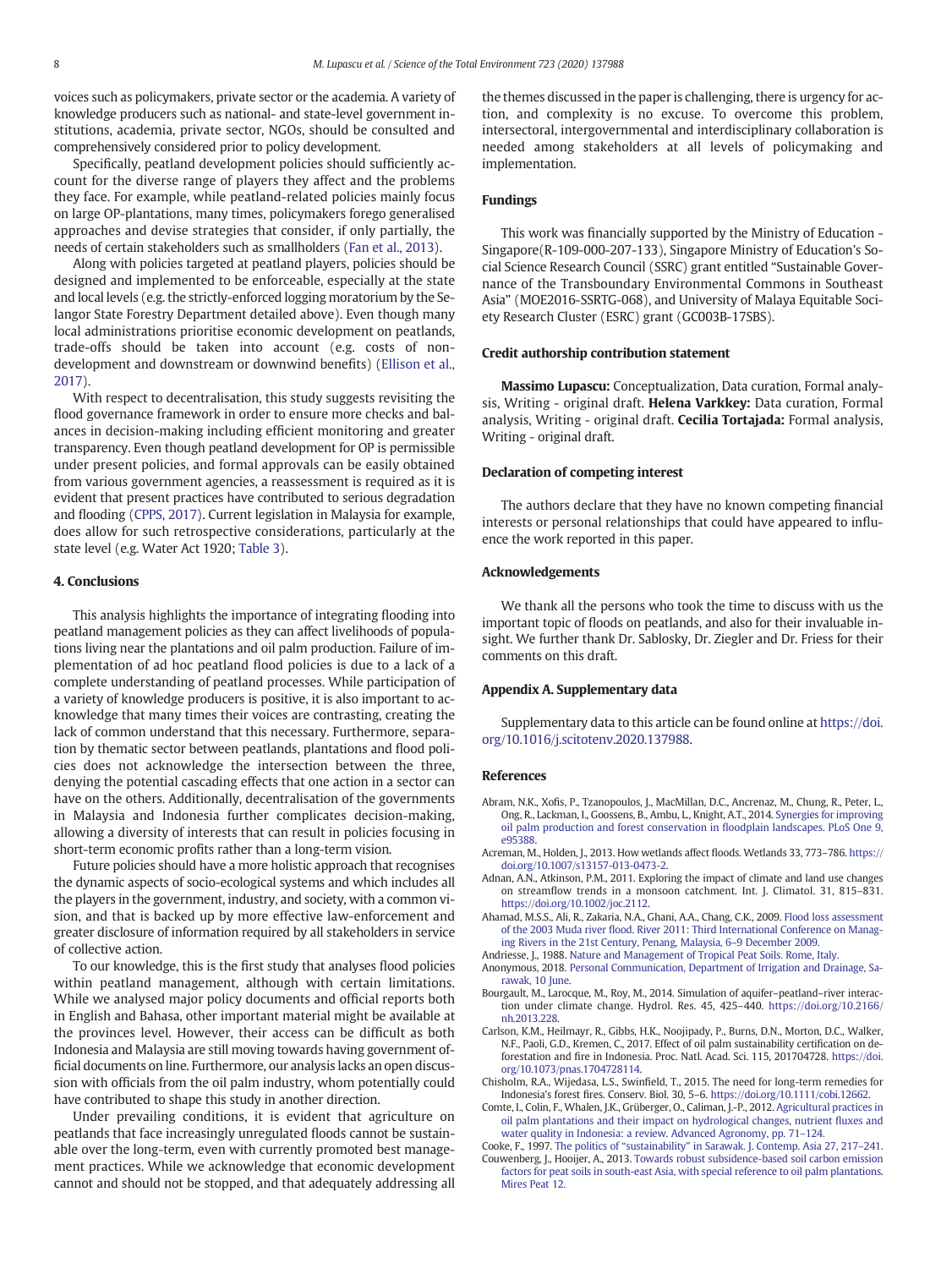- <span id="page-8-0"></span>Couwenberg, J., Dommain, R., Joosten, H., 2010. Greenhouse gas fluxes from tropical peatlands in south-east Asia. Glob. Chang. Biol. 16, 1715–1732. [https://doi.org/](https://doi.org/10.1111/j.1365-2486.2009.02016.x) [10.1111/j.1365-2486.2009.02016.x](https://doi.org/10.1111/j.1365-2486.2009.02016.x).
- CPPS, 2017. Policy Fact Sheet: Malaysia'[s Flood Management. Kuala Lumpur, Malaysia.](http://refhub.elsevier.com/S0048-9697(20)31501-1/rf0070) Crouch, M., McKenzie, H., 2006. The logic of small samples in interview-based qualitative
- research. Soc. Sci. Inf. 45, 483–499. [https://doi.org/10.1177/0539018406069584.](https://doi.org/10.1177/0539018406069584) Dahalan, M.P., 2018. [Personal Communication, Selangor State Forestry Department, 7](http://refhub.elsevier.com/S0048-9697(20)31501-1/rf0080)
- [June.](http://refhub.elsevier.com/S0048-9697(20)31501-1/rf0080) DID, 2001. [Water Management Guidelines for Agricultural Development in Lowland Peat](http://refhub.elsevier.com/S0048-9697(20)31501-1/rf0085) [Swamps of Sarawak. Sarawak, Malaysia.](http://refhub.elsevier.com/S0048-9697(20)31501-1/rf0085)
- DID, 2018. [Water Management Guidelines for Agriculture Development in Lowland Peat](http://refhub.elsevier.com/S0048-9697(20)31501-1/rf0090) [Swamps of Sarawak \(Sarawak, Malaysia\)](http://refhub.elsevier.com/S0048-9697(20)31501-1/rf0090).
- Djalil, S.A., 2014. [Rencana Pembangunan Jangka Menengah Nasional 2015](http://refhub.elsevier.com/S0048-9697(20)31501-1/rf0095)–2019 [\(Jakarta\)](http://refhub.elsevier.com/S0048-9697(20)31501-1/rf0095).
- Duncan, C., 2007. [Mixed outcomes: the impact of regional autonomy and decentralization](http://refhub.elsevier.com/S0048-9697(20)31501-1/rf0100) [on indigenous ethnic minorities in Indonesia. Dev. Chang. \(4\), 711](http://refhub.elsevier.com/S0048-9697(20)31501-1/rf0100)–733.
- Ellison, D., Morris, C.E., Locatelli, B., Sheil, D., Cohen, J., Murdiyarso, D., Gutierrez, V., Noordwijk, M. van, Creed, I.F., Pokorny, J., Gaveau, D., Spracklen, D.V., Tobella, A.B., Ilstedt, U., Teuling, A.J., Gebrehiwot, S.G., Sands, D.C., Muys, B., Verbist, B., Springgay, E., Sugandi, Y., Sullivan, C.A., 2017. Trees, forests and water: cool insights for a hot world. Glob. Environ. Chang. 43, 51–61. [https://doi.org/10.1016/j.](https://doi.org/10.1016/j.gloenvcha.2017.01.002) [gloenvcha.2017.01.002](https://doi.org/10.1016/j.gloenvcha.2017.01.002).
- Endo, H., Kitoh, A., Ose, T., Mizuta, R., Kusunoki, S., 2013. Future changes and uncertainties in Asian precipitation simulated by multiphysics and multi-sea surface temperature ensemble experiments with high-resolution Meteorological Research Institute atmospheric general circulation models (MRI-AGCMs). J. Geophys. Res. Atmos. 118, 2303. [https://doi.org/10.1002/jgrd.50267.](https://doi.org/10.1002/jgrd.50267)
- Faizal, M., Baharuddin, T., Taib, S., 2013. Assessment of seawater intrusion to the agricultural sustainability at the coastal area of Carey Island, Selangor, Malaysia. Arab. J. Geosci. 6, 3909–3928. [https://doi.org/10.1007/s12517-012-0651-1.](https://doi.org/10.1007/s12517-012-0651-1)
- Fan, S., Brzeska, J., Keyzer, M., Halsema, A., 2013. [From Subsistence to Pro](http://refhub.elsevier.com/S0048-9697(20)31501-1/rf0120)fit: Transforming [Smallholder Farms. Washington DC, USA](http://refhub.elsevier.com/S0048-9697(20)31501-1/rf0120).
- Gao, J., Holden, J., Kirkbv, M., 2016. The impact of land-cover change on flood peaks in peatland basins. Water Resour. Res. 52, 3477–3492. [https://doi.org/10.1002/](https://doi.org/10.1002/2015WR017667) [2015WR017667](https://doi.org/10.1002/2015WR017667).
- Giam, X., Koh, L., Tan, H.H., Miettinen, J., Tan, H.T.W., Ng, P., 2012. [Global extinctions of](http://refhub.elsevier.com/S0048-9697(20)31501-1/rf0130) freshwater fi[shes follow peatland conversion in Sundaland. Front. Ecol. Environ. 10,](http://refhub.elsevier.com/S0048-9697(20)31501-1/rf0130) [465](http://refhub.elsevier.com/S0048-9697(20)31501-1/rf0130)–470.
- Goldstein, J.E., 2016. Knowing the subterranean: land grabbing, oil palm, and divergent expertise in Indonesia's peat soil. Environ. Plan. 48, 754–770. [https://doi.org/](https://doi.org/10.1177/0308518X15599787) [10.1177/0308518X15599787.](https://doi.org/10.1177/0308518X15599787)
- Hergoualc'H, K., Verchot, L.V., 2011. Stocks and fluxes of carbon associated with land use change in Southeast Asian tropical peatlands: a review. Glob. Biogeochem. Cycles 25. [https://doi.org/10.1029/2009GB003718.](https://doi.org/10.1029/2009GB003718)
- Hezri, A., Nordin Hasan, M., 2006. Towards sustainable development? The evolution of environmental policy in Malaysia. Nat. Res. Forum 30, 37–50. [https://doi.org/](https://doi.org/10.1111/j.1477-8947.2006.00156.x) [10.1111/j.1477-8947.2006.00156.x](https://doi.org/10.1111/j.1477-8947.2006.00156.x).
- Hirabayashi, Y., Mahendran, R., Koirala, S., Konoshima, L., Yamazaki, D., Watanabe, S., Kim, H., Kanae, S., 2013. Global flood risk under climate change. Nat. Publ. Group 3, 816–821. <https://doi.org/10.1038/nclimate1911>.
- Hirano, T., Segah, H., Kusin, K., Limin, S., Takahashi, H., Osaki, M., 2012. Effects of disturbances on the carbon balance of tropical peat swamp forests. Glob. Chang. Biol. 18, 3410–3422. <https://doi.org/10.1111/j.1365-2486.2012.02793.x>.
- Hooijer, A., 2005. Hydrology of tropical wetland forests: recent research results from Sarawak peatswamps. In: Bonell, M., Bruijnzeel, L.A.E. (Eds.), Forests, Water and People in the Humid Tropics: Past, Present and Future Hydrological Research for Integrated Land and Water Management, International Hydrology Series. Cambridge University Press, pp. 447–461. <https://doi.org/10.1017/CBO9780511535666.023>.
- Hooijer, A., Page, S., Jauhiainen, J., Lee, W.A., Lu, X.X., Idris, A., Anshari, G., 2012a. Subsidence and carbon loss in drained tropical peatlands. Biogeosciences 9, 1053–1071. [https://doi.org/10.5194/bg-9-1053-2012.](https://doi.org/10.5194/bg-9-1053-2012)
- Hooijer, Aljosja, Triadi, B., Karyanto, O., Page, S.E., van der Vat, M., Erkens, G., 2012b. [Subsidence in drained coastal peatland in SE Asian: implications for sustainabil](http://refhub.elsevier.com/S0048-9697(20)31501-1/rf0170)[ity. Proceedings of the 14th International Peat Congress. Stockholm, Sweden,](http://refhub.elsevier.com/S0048-9697(20)31501-1/rf0170) [pp. 1](http://refhub.elsevier.com/S0048-9697(20)31501-1/rf0170)–8.
- Hooijer, A., Vernimmen, R., Mawdsley, N., Page, S., Mulyadi, D., Visser, M., 2015a. [Assess](http://refhub.elsevier.com/S0048-9697(20)31501-1/rf0175)[ment of impacts of plantation drainage on the Kampar Peninsula peatland, Riau.](http://refhub.elsevier.com/S0048-9697(20)31501-1/rf0175) [Deltares Report 1207384 to Wetlands International, CLUA and Norad.](http://refhub.elsevier.com/S0048-9697(20)31501-1/rf0175)
- Hooijer, A., Vernimmen, R., Visser, M., Mawdsley, N., 2015b. [Flooding Projections from El](http://refhub.elsevier.com/S0048-9697(20)31501-1/rf0180)[evation and Subsidence Models for Oil Palm Plantations in the Rajang Delta](http://refhub.elsevier.com/S0048-9697(20)31501-1/rf0180) [Peatlands, Sarawak, Malaysia. \(Deltares Report 1207384\).](http://refhub.elsevier.com/S0048-9697(20)31501-1/rf0180)
- Jaafar, Z., Loh, T., 2014. [Linking land, air and sea: potential impacts of biomass burning and](http://refhub.elsevier.com/S0048-9697(20)31501-1/rf0185) [the resultant haze on marine ecosystems of Southeast Asia. Glob. Chang. Biol. 20,](http://refhub.elsevier.com/S0048-9697(20)31501-1/rf0185) [2701](http://refhub.elsevier.com/S0048-9697(20)31501-1/rf0185)–2707.
- Jimenez, J., Pasztor, E.M., Chambers, R.M., Fuji, C.P., 2015. [Social Policy and Social Change:](http://refhub.elsevier.com/S0048-9697(20)31501-1/rf0190) [Toward the Creation of Social and Economic Justice. 2nd ed. SAGE, Long Beach,](http://refhub.elsevier.com/S0048-9697(20)31501-1/rf0190) [California](http://refhub.elsevier.com/S0048-9697(20)31501-1/rf0190).
- Jong, H.N., 2019. 'Dangerous' [new regulation puts Indonesia](http://refhub.elsevier.com/S0048-9697(20)31501-1/rf0195)'s carbon-rich peatlands at [risk. Mongabay News](http://refhub.elsevier.com/S0048-9697(20)31501-1/rf0195).
- Joosten, H., Clarke, D., 2002. [Wise Use of Mires and Peatlands. International Mire Conser](http://refhub.elsevier.com/S0048-9697(20)31501-1/rf0200)[vation Group and International Peat Society](http://refhub.elsevier.com/S0048-9697(20)31501-1/rf0200).
- Katimon, A., Shahid, S., Wahab, A.K.A., Ali, M.H., 2013. Hydrological behaviour of a drained agricultural peat catchment in the tropics. 1: rainfall, runoff and water table relationships. Hydrol. Sci. J. 58, 1297–1309. [https://doi.org/10.1080/02626667.2013.815759.](https://doi.org/10.1080/02626667.2013.815759)
- Knowx, S., Burkard, A.W., 2009. Qualitative research interviews. Psychother. Res. Method 30, 566–575. <https://doi.org/10.1080/10503300802702105>.
- Koh, L.P., Miettinen, J., Liew, S.C., Ghazoul, J., 2011. Remotely sensed evidence of tropical peatland conversion to oil palm. Proc. Natl. Acad. Sci. U. S. A. 108, 5127–5132. [https://doi.org/10.1073/pnas.1018776108.](https://doi.org/10.1073/pnas.1018776108)
- Lawson, I.T., Kelly, T.J., Aplin, P., Boom, A., Dargie, G., Draper, F.C.H., Hassan, P.N.Z.B.P., Kaduk, J., Large, D., Murphy, W., Tansey, K., Waldram, M., Page, S.E., Roucoux, K.H., Sjo, S., Wedeux, B.M.M., Wheeler, J., 2015. Improving estimates of tropical peatland area, carbon storage, and greenhouse gas fluxes. Wetl. Ecol. Manag. 23, 327–346. [https://doi.org/10.1007/s11273-014-9402-2.](https://doi.org/10.1007/s11273-014-9402-2)
- Lim, K.H., Lim, S.S., Parish, F., Suharto, R., 2012. [RSPO Manual on Best Management Prac](http://refhub.elsevier.com/S0048-9697(20)31501-1/rf0225)[tices \(BMPs\) for Existing Oil Palm Cultivation on Peat. RSPO, Kuala Lumpur, Malaysia](http://refhub.elsevier.com/S0048-9697(20)31501-1/rf0225).
- Manoli, G., Meijide, A., Huth, N., Knohl, A., Kosugi, Y., Burlando, P., Ghazoul, J., Fatichi, S., 2018. Ecohydrological changes after tropical forest conversion to oil palm. Environ. Res. Lett. 13. <https://doi.org/10.1088/1748-9326/aac54e>.
- Marlier, M.E., DeFries, R.S., Voulgarakis, A., Kinney, P.L., Randerson, J.T., Shindell, D.T., Chen, Y., Faluvegi, G., 2013. El Niño and health risks from landscape fire emissions in Southeast Asia. Nat. Clim. Chang. 3, 131–136. [https://doi.org/10.1038/](https://doi.org/10.1038/nclimate1658) [nclimate1658](https://doi.org/10.1038/nclimate1658).
- McCarthy, J., Gillespie, P., Zen, Z., 2012. [Swimming upstream: local Indonesian production](http://refhub.elsevier.com/S0048-9697(20)31501-1/rf0240) networks in "globalized" [palm oil production. World Dev. 40, 555](http://refhub.elsevier.com/S0048-9697(20)31501-1/rf0240)–569.
- Merten, J., Roll, A., Guillaume, T., Meijide, A., Tarigan, S., Agusta, H., Dislich, C., Dittrich, C., Faust, H., Gunawan, D., Hein, J., Hendrayanto, Knohl, A., Kuzyakov, Y., Wiegand, K., Hölscher, D., 2016. Water scarcity and oil palm expansion: social views and environmental processes. Ecol. Soc. 21. doi:<https://doi.org/10.5751/ES-08214-210205>
- Melling, L., Chua, K.H., Lim, K.H., 2011. [Agro-management of peat soils under oil palm in](http://refhub.elsevier.com/S0048-9697(20)31501-1/rf0415) [Sarawak. In: Goh, K.J., Chiu, S.B., Paramananthan, S. \(Eds.\), In: Agronomic Principles](http://refhub.elsevier.com/S0048-9697(20)31501-1/rf0415) [And Practices Of Oil Palm Cultivation, pp. 695](http://refhub.elsevier.com/S0048-9697(20)31501-1/rf0415)–728.
- Miettinen, J., Shi, C., Liew, S.C., 2016. Land cover distribution in the peatlands of Peninsular Malaysia, Sumatra and Borneo in 2015 with changes since 1990. Glob. Ecol. Conserv. 6, 67–78. <https://doi.org/10.1016/j.gecco.2016.02.004>.
- Ministry of Home Affairs, 2006. [Kelompok Kerja Pengelolaan Lahan gambut Nasional.](http://refhub.elsevier.com/S0048-9697(20)31501-1/rf0250) [Strategi dan Rencana Nasional Pengelolaan Lahan Gambut Berkelanjutan. Jakarta:](http://refhub.elsevier.com/S0048-9697(20)31501-1/rf0250) [Kementerian Dalam Negeri. Kementerian Dalam Negeri, Jakarta](http://refhub.elsevier.com/S0048-9697(20)31501-1/rf0250).
- Ministry of Natural Resources and Environment, 2011. National action plan for peatlands [WWW document]. URL. [http://www.nre.gov.my/ms-my/PustakaMedia/Penerbitan/](http://www.nre.gov.my/ms-my/PustakaMedia/Penerbitan/National%20Action%20Plan%20for%20Peatlands.pdf) [National Action Plan for Peatlands.pdf](http://www.nre.gov.my/ms-my/PustakaMedia/Penerbitan/National%20Action%20Plan%20for%20Peatlands.pdf).
- Nicholls, R.J., Cazenave, A., 2010. Sea-level rise and its impact on coastal zones. Science 328. <https://doi.org/10.1126/science.1185782> (80-. ).
- Page, S.E., Siegert, F., Rieley, J.O., Boehm, H.V., Jaya, A., Limin, S., 2002. The Amount of Carbon Released From Peat and Forest Fires in Indonesia during 1997. 1999, pp. 61–65.. [https://doi.org/10.1038/nature01141.1.](https://doi.org/10.1038/nature01141.1)
- Page, S.E., Rieley, J.O., Banks, C.J., 2011. Global and regional importance of the tropical peatland carbon pool. Glob. Chang. Biol. 17, 798–818. [https://doi.org/10.1111/](https://doi.org/10.1111/j.1365-2486.2010.02279.x) [j.1365-2486.2010.02279.x](https://doi.org/10.1111/j.1365-2486.2010.02279.x).
- Parker, R.J., Boesch, H., Wooster, M.J., Moore, D.P., Webb, A.J., Gaveau, D., 2016. Atmospheric CH4 and CO2 enhancements and biomass burning emission ratios derived from satellite observations of the 2015 Indonesian fire plumes. Atmos. Chem. Phys. 16, 10111–10131. <https://doi.org/10.5194/acp-16-10111-2016>.
- PermenLHK10/2019, 2019. [Peraturan Menteri Lingkungan Hidup dan Kehutanan](http://refhub.elsevier.com/S0048-9697(20)31501-1/rf0280) [Republik Indonesia,Tentang Penentuan, Penetapan dan Pengelolaan Puncak Kubah](http://refhub.elsevier.com/S0048-9697(20)31501-1/rf0280) [GambutBernasis Kesatuan Hidrologis Gambut](http://refhub.elsevier.com/S0048-9697(20)31501-1/rf0280).
- Posa, M., Wijedasa, L., Corlett, R., 2011. [Biodiversity and conservation of tropical peat](http://refhub.elsevier.com/S0048-9697(20)31501-1/rf0285) [swamp forests. Bioscience 61, 49](http://refhub.elsevier.com/S0048-9697(20)31501-1/rf0285)–57.
- PP, 2016. [Perubahan Atas Peraturan Permerintah Nomor 71 Tahun 2014 Tentang](http://refhub.elsevier.com/S0048-9697(20)31501-1/rf0290) [Perlidugan dan Pengelolaan Ekosistem Gambut.](http://refhub.elsevier.com/S0048-9697(20)31501-1/rf0290)
- Rajenthran, A., 2002. [Indonesia: an overview of the legal framework of Foreign Direct In](http://refhub.elsevier.com/S0048-9697(20)31501-1/rf0295)[vestment. Paper Presented at the ISEAS Working Papers: Economics and Finance, 849](http://refhub.elsevier.com/S0048-9697(20)31501-1/rf0295) [Singapore.](http://refhub.elsevier.com/S0048-9697(20)31501-1/rf0295)
- Rengasamy, N., 2018. [Personal Communication, Global Environment Centre, 28 June](http://refhub.elsevier.com/S0048-9697(20)31501-1/rf0300).
- Rieley, J.O., 2007. Tropical peatland [the amazing dual ecosystem: coexistence and mu](http://refhub.elsevier.com/S0048-9697(20)31501-1/rf0305)tual benefi[t. Proceedings of the International Symposium and Workshop on Tropical](http://refhub.elsevier.com/S0048-9697(20)31501-1/rf0305) [Peatland. EU CARBOPEAT and RESTORPEAT Partnership, Gadjah Mada Universit,](http://refhub.elsevier.com/S0048-9697(20)31501-1/rf0305) [pp. 1](http://refhub.elsevier.com/S0048-9697(20)31501-1/rf0305)–14.
- Ritzema, H., 2007. [The role of drainage in the wise use of tropical Peatlands. Proceedings](http://refhub.elsevier.com/S0048-9697(20)31501-1/rf0310) [of the International Symposium and Workshop on Tropical Peatland Yogyakarta,](http://refhub.elsevier.com/S0048-9697(20)31501-1/rf0310) [Indonesia.](http://refhub.elsevier.com/S0048-9697(20)31501-1/rf0310)
- Roggeri, H., 1995. Tropical Freshwater Wetlands. Springer, Dordrecht, the Netherlands [https://doi.org/10.1007/978-94-015-8398-5.](https://doi.org/10.1007/978-94-015-8398-5)
- Sabari, N.S., Harun, S., Ahmad, A., 2014. The effect of fl[ood hazard on palm oil yield in](http://refhub.elsevier.com/S0048-9697(20)31501-1/rf0320) [Sungai Simpang Kiri Estate. The 13th International Conference on Urban Drainage.](http://refhub.elsevier.com/S0048-9697(20)31501-1/rf0320) [Sarawak, Malaysia, 7](http://refhub.elsevier.com/S0048-9697(20)31501-1/rf0320)–12 September 2014.
- Sanchez, P.A., Cheryl, A., Palm, S.A.V., Tomich, T.P., Kasyok, J., 2005. [The problem and ap](http://refhub.elsevier.com/S0048-9697(20)31501-1/rf0325)[proach. In: Palm, C.A., Vosti, S.A., Sanchez, P.A., Ericksen, P.J. \(Eds.\), Slash-and-Burn](http://refhub.elsevier.com/S0048-9697(20)31501-1/rf0325) [Agriculture: The Search for Alternatives. Columbia University Press, New York, NY,](http://refhub.elsevier.com/S0048-9697(20)31501-1/rf0325) [USA, p. 488](http://refhub.elsevier.com/S0048-9697(20)31501-1/rf0325).
- Silvius, M., Oneka, M., Verhagen, A., 2000. [Wetlands: lifeline for people at the edge. Phys.](http://refhub.elsevier.com/S0048-9697(20)31501-1/rf0330) [Chem. Earth 645](http://refhub.elsevier.com/S0048-9697(20)31501-1/rf0330)–652.
- Stephens, J.C., Allen, L.H., Chen, E., 1984. [Organic soil subsidence. Geol. Soc. Am. Rev. Eng.](http://refhub.elsevier.com/S0048-9697(20)31501-1/rf0335) [Geol. 6, 107](http://refhub.elsevier.com/S0048-9697(20)31501-1/rf0335)–122.
- Sterner, T., Barbier, E.B., Bateman, I., van den Bijgaart, I., Crépin, A.-S., Edenhofer, O., Fischer, C., Habla, W., Hassler, J., Johansson-Stenman, O., Lange, A., Polasky, S., Rockström, J., Smith, H.G., Steffen, W., Wagner, G., Wilen, J.E., Alpízar, F., Azar, C., Carless, D., Chávez, C., Coria, J., Engström, G., Jagers, S.C., Köhlin, G., Löfgren, Å., Pleijel, H., Robinson, A., 2019. Policy design for the Anthropocene. Nat. Sustain. 2, 14–21. [https://doi.org/10.1038/s41893-018-0194-x.](https://doi.org/10.1038/s41893-018-0194-x)
- Stockwell, C.E., Jayarathne, T., Cochrane, M.A., Ryan, K.C., Putra, E.I., Saharjo, B.H., Nurhayati, A.D., Albar, I., Blake, D.R., Simpson, I.J., Stone, E.A., Yokelson, R.J., 2016.